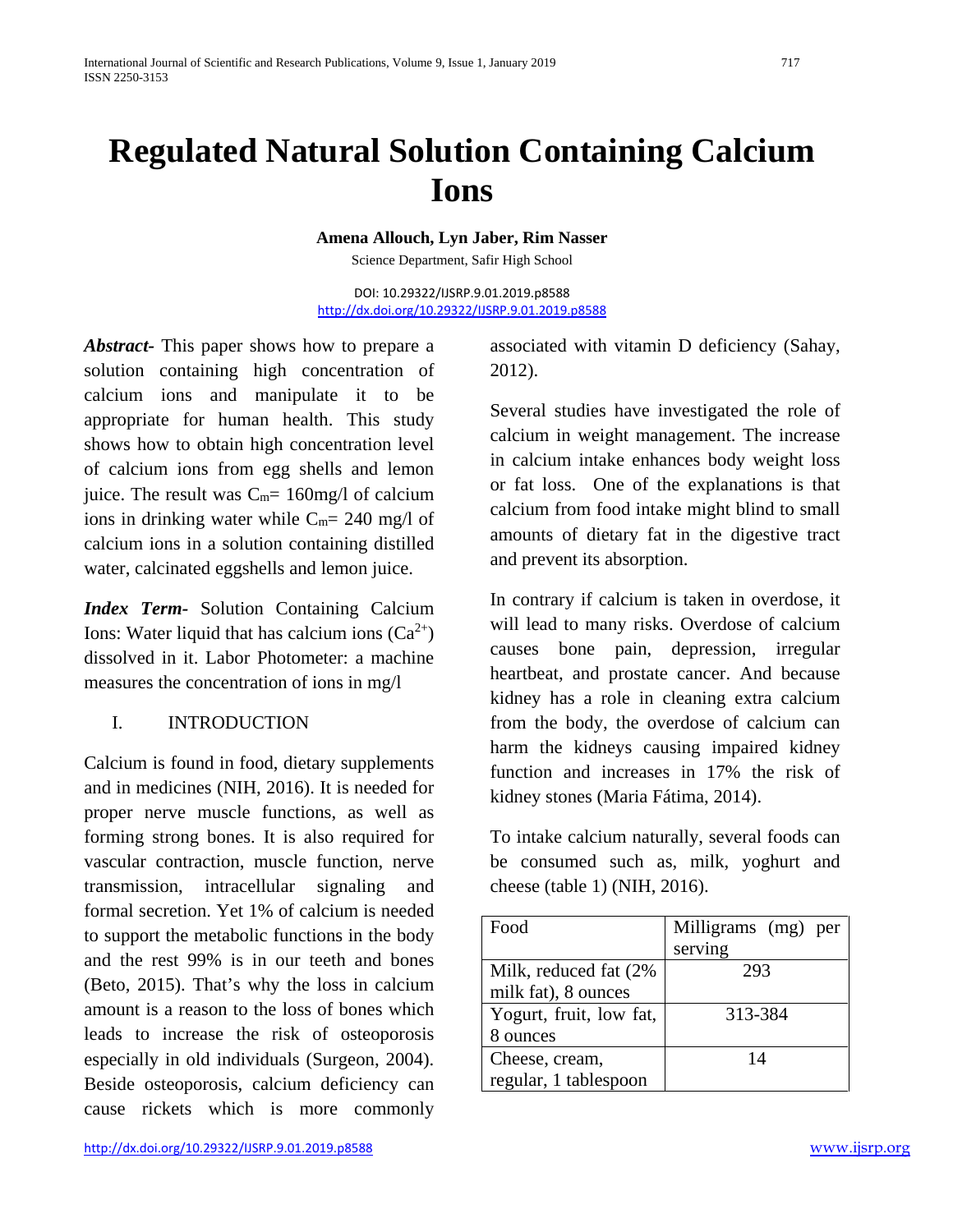# *Table 1- amount of calcium (mg) in selected food*

Egg shells are major source of calcium. The egg produces a great amount of residual shells which pose an environmental pollution as a result of microbial action. The most important ingredient of egg shells is calcium carbonate, which is 94-97% from the total composition and the others are phosphorous, magnesium, sodium, potassium, manganese, iron, copper and organic matter (Subhajit Ray, 2017).

Calcium carbonate  $(CaCO<sub>3</sub>)$  that composes egg shells can't react or dissociate in pure water. However it can be changed into calcium oxide (CaO) by a process called calcination. Calcium oxide is a quick lime, very stable compound, and can form a slaked lime in the presence of water. It is extensively used for medicinal purpose (Tangboriboon, 2012) .

Calcium ions in solution are better than calcium tablets for the human body. They are already dissociated into ions and easy to swallow it than calcium tablet

Recommended Dietary Allowance for calcium in mg/day according to Surgeon (2004):

| Life stage group | Calcium mg/day |  |
|------------------|----------------|--|
| 0–6 months       | 210            |  |
| $7-12$ months    | 270            |  |
| $1-3$ years      | 500            |  |
| 4-8 years        | 800            |  |
| $9-13$ years     | 1300           |  |
| $14-18$ years    | 1300           |  |
| $19 - 30$ years  | 1000           |  |
| $31 - 50$ years  | 1000           |  |
| 51-70 years      | 1200           |  |
| > 70 years       | 1200           |  |
| Pregnancy:       |                |  |
| <18 years        | 1300           |  |

| $19 - 30$ years | 1000 |
|-----------------|------|
| $31 - 50$ years | 1000 |
| $31 - 50$ years | 1000 |
| Lactation:      |      |
| <18 years       | 1300 |
| $19-3$ years    | 1000 |
| $31 - 50$ years | 1000 |

| Table 2- Recommended dietary allowance for |  |
|--------------------------------------------|--|
| calcium in $mg/l$                          |  |

#### II. HYPOTHESIS

Egg shells are a source for obtaining calcium ions naturally.

## III. METHODS

*Materials:* Chicken Egg Shells, Coal, Labor photometer, lemon juice, Drinking water, beaker (500 ml), spatula, digital balance, graduated cylinder (10ml,300ml), watch glass.

#### *Procedure:*

a. Experiment 1:

Raw chicken egg shells were collected. The egg shells were washed with tap water until the white membrane was completely removed then dried at room temperature. After that the egg shells were crushed into a powder, and kept on a filter paper at room temperature. The dried egg shells were subjected to high temperature by defacing them in burned coal for 10-15 minutes. After that 96.5 g were taken from the obtained powder using spatula watch glass and digital balance and were inserted in a 300ml beaker. 10 ml of lemon juice and 300 ml of distilled water were measured using graduated cylinder, and then added to the powder in the beaker. Finally take 10ml from the prepared solution, insert them in the labor photometer to measure the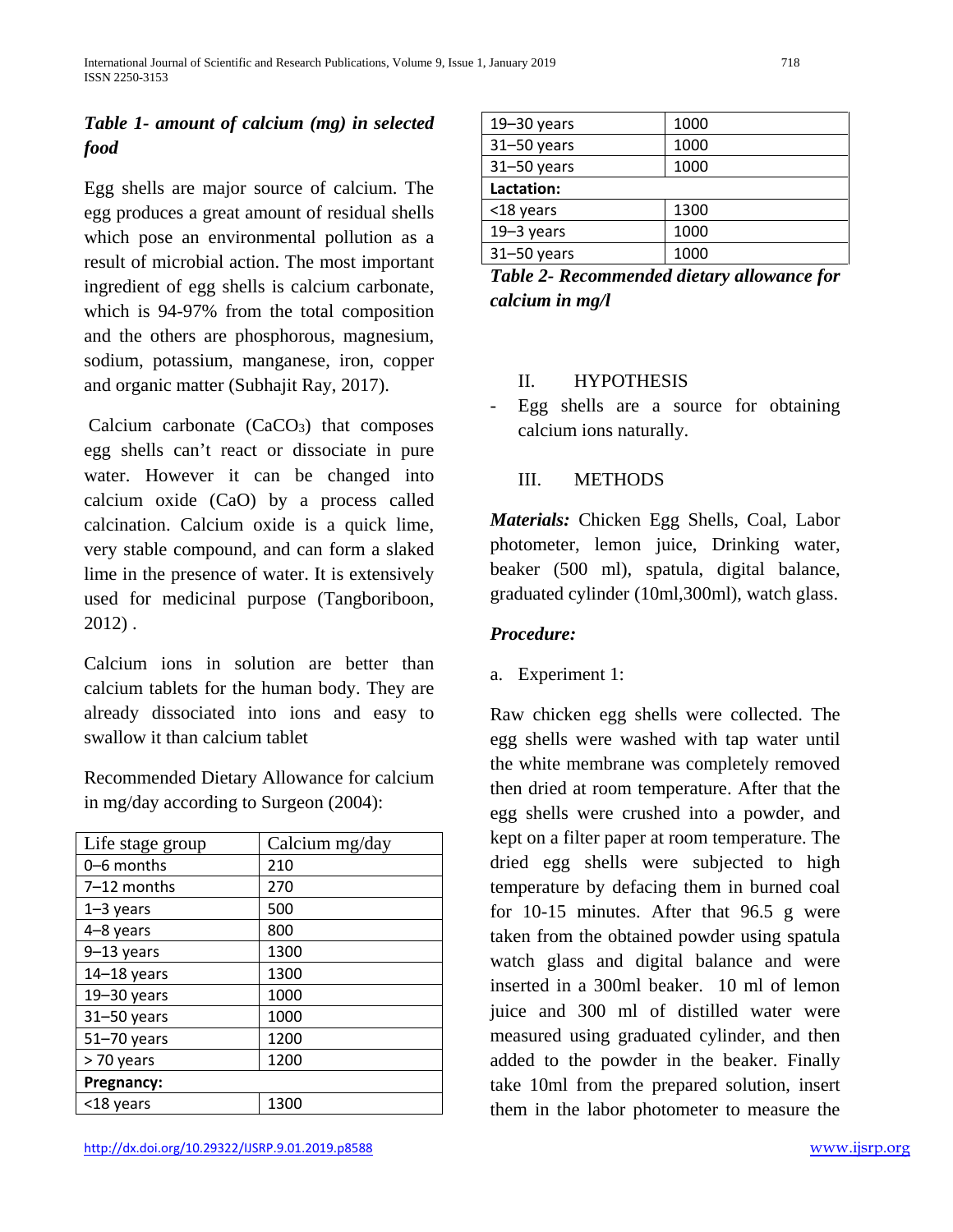amount of calcium ions in the solution and record the result.

b. Experiment 2:

Take 10ml of drinking water and insert them in the labor photometer and record the result.

## IV. RESULT

The concentration of calcium ions in 10ml of prepared solution is 240mg/l

*Doc-1 value of mass concentration of calcium ions in the prepared solution using labor photometer*



The concentration of calcium ions in 10ml of drinking water is 160mg/l

*Doc-2 value of mass concentration of calcium ions in drinking water using labor photometer*



Each 96.5g of CaCO<sub>3</sub> and 10ml of lemon juice give 240 mg/l,  $[m=CN]$  240mg of calcium ions in 1 liter. To increase the quantity needed according to the age and the case in order to obtain regulated solution the relation will be

$$
[X = \frac{Y \times 96.5 \, g}{240 \, mg}]
$$

X: mass of calcinated egg shells in g Y: [mass of calcium ions needed – 160mg]

V. CONCLUSION

The egg shells are major source of calcium and according to the result using calcinated egg shells increases the concentration of calcium ions in drinking water by 240 mg/l.

# VI. ACKNOWLEDGMENT

I would like to thank Dr. Sultan Nasser Dein for his support.

## VII. REFERENCES

- Beto, J. A. (2015). The Role of Calcium in Human Aging. *Clinical nutritional research* , 8.
- Loan, M. V. (2009). The Role of Dairy Foods and Dietary Calcium in Weight. *Western Human Nutrition Research Center, University of California*, 10.
- Maria Fátima, L. G. (2014). Effect of vitamin D3. *Federal University of São Paulo (UNIFESP)*, 7.
- NIH. (2016, november 7). Calcium Fact Sheet for Consumers. *National institutes of health*, 4.
- Sahay, M. S. (2012). Rickets–vitamin D deficiency and dependency. *Indian Journal of Endocrinology and Metabolism* , 12.
- Subhajit Ray, A. K. (2017). Chicken eggshell powder as dietary calcium source in chocolate cakes . *The Pharma Innovation* , 4.